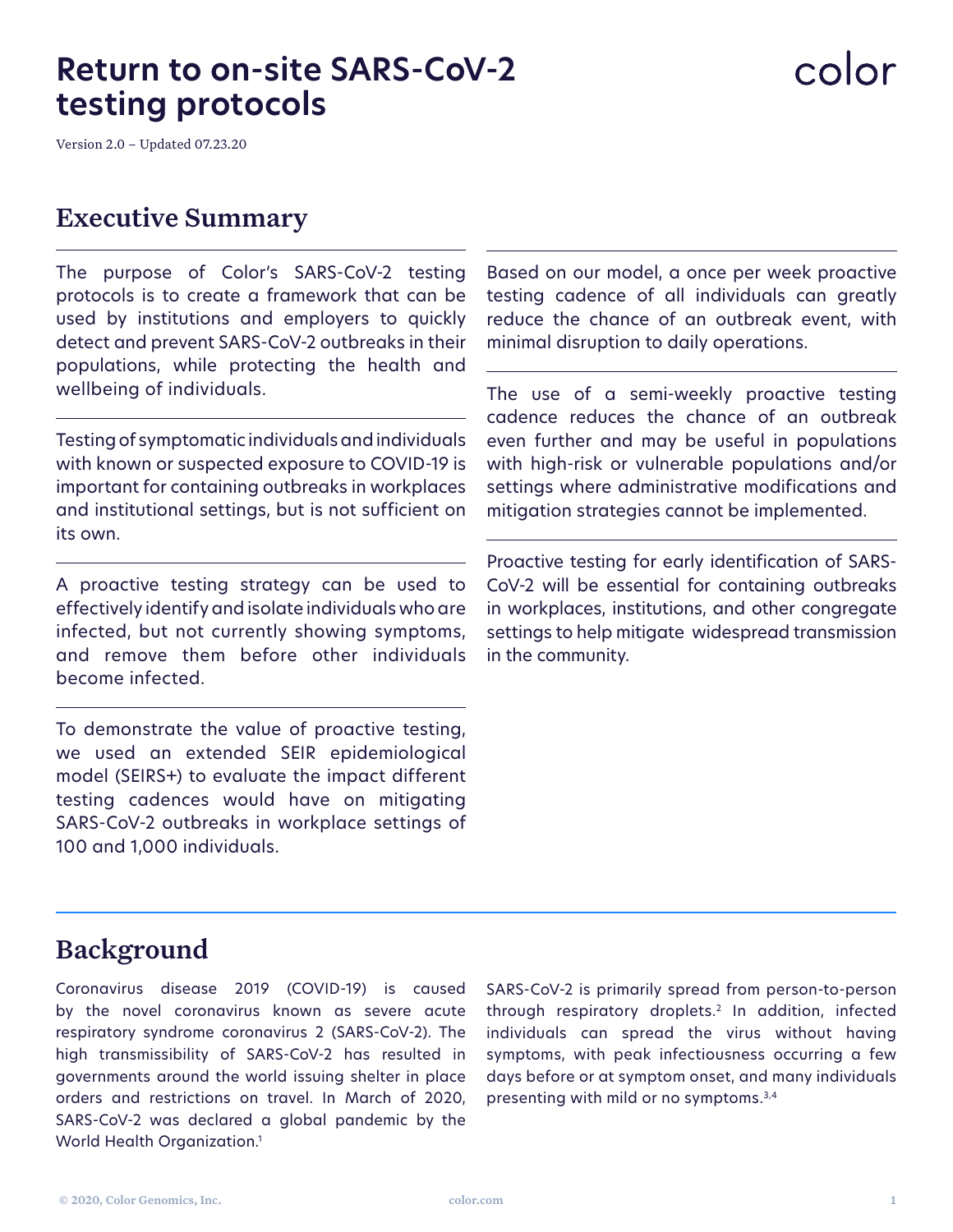Indoor environments that promote prolonged, close contact between individuals, facilitate transmission of SARS-CoV-2 and can lead to superspreading events.<sup>5,6</sup> These types of high-risk environments are common in workplaces, academic institutions, and other community settings.<sup>7,8</sup> Superspreading events in these types of settings produce large numbers of cases in a short period of time, placing a huge burden on the surrounding communities and health-systems. Therefore, the effectiveness of mitigation measures used in these types of settings is a major public health concern. Global efforts to develop therapeutic interventions and vaccines for SARS-CoV-2 infection are currently underway, however, it will likely be months to years before either of these become widely available. Until then, the use of widespread SARS-CoV-2 viral testing and mitigation strategies will be essential for allowing institutions to re-open and will play a crucial role in preventing superspreading events in communities.

As such, antibody testing is not included in these protocols. Further information on the use of antibody testing in the workplace can be found in the appendix (Appendix A).

Here, we outline the following use cases for SARS-CoV-2 viral tests to ensure a safe return to on-site transition: 1) symptomatic testing, 2) re-entry testing, and 3) proactive testing. Workplaces, academic institutions, and other settings where individuals are in close quarters for long periods of time may use these testing protocols to mitigate and contain SARS-CoV-2 transmission in their population, while maintaining safe operations.

#### **High risk environments that are susceptible to superspreading**



# SARS-CoV-2 testing for institutions

**There are two types of SARS-CoV-2 tests:** 

- **Viral tests** (nucleic acid or antigen tests), which are **1** used to diagnose current infection, and
- **Antibody tests**, which are used to identify whether **2** an individual was previously infected.

Institutions intending to use SARS-CoV-2 viral testing for their population, should ensure the privacy and confidentiality of individuals is protected, and that testing procedures are consistent with all applicable laws and regulations.

For employers, the US Equal Employment Opportunity Commission (EEOC) has stated that viral testing is permissible under the American Disability Act (ADA) and employers may require their employees to undergo viral testing to detect active infections. At this time (07/08/2020), the EEOC has determined that antibody testing does not meet the ADA's "job related and consistent with business necessity" standard for medical testing and therefore cannot be required by employers.

#### **Testing protocols for mitigating SARS-CoV-2 transmission**

#### **01 - Symptomatic testing**

Individuals who report current symptoms are tested

#### **02 - Re-entry testing**

Individuals without symptoms are tested before entering a specified environment or setting

#### **03 - Proactive testing**

Individuals without symptoms are tested regularly at a specified cadence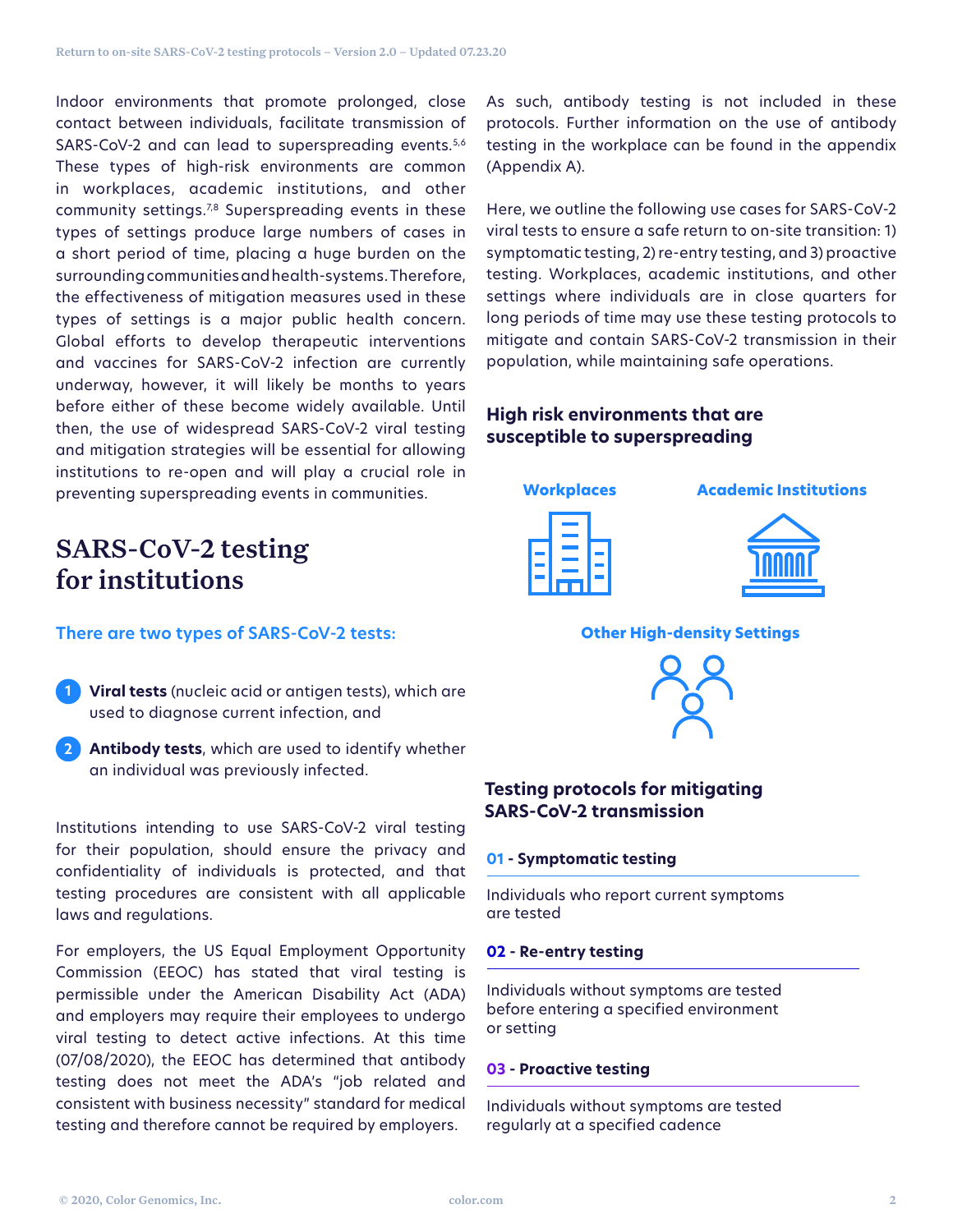#### **Symptomatic testing**

The US Centers for Disease Control and Prevention (CDC) recommends viral SARS-CoV-2 testing for any individual with signs or symptoms compatible with COVID-19. Individuals with COVID-19 report a wide-range of symptoms, including fever, cough, fatigue, shortness of breath, and loss of taste or smell.<sup>9,10</sup> However, no single symptom or spectrum of symptoms is sufficiently sensitive or specific to reliably diagnose or exclude COVID-19. Therefore, individuals reporting symptoms of illness are recommended to stay home, separate themselves from others, and should be evaluated by a healthcare provider to determine whether SARS-CoV-2 viral testing is warranted.

#### **Re-entry testing**

Re-entry testing involves testing asymptomatic individuals prior to returning on-site in order to minimize the risk of introducing SARS-CoV-2 cases. The testing protocol and criteria for re-entry should be dependent on the reason and length of time of an individual's absence. Below we describe three different re-entry testing protocols to return to site.

#### **Initial testing before re-entry to site**

Initial viral testing of all individuals prior to returning onsite reduces the probability of immediately introducing SARS-CoV-2 cases. Institutions implementing an initial testing before re-entry program should have all individuals undergo SARS-CoV-2 viral testing one to two days before their intended re-entry date. A negative test result should be required prior to returning on-site. In addition, individuals should be symptom free and have no recent exposure to individuals with a known or suspected COVID-19 diagnosis (Figure 1).

**Figure 1.** Suggested re-entry criteria for individuals returning on-site



In some cases, institutions may choose to require two viral tests prior to re-entry in order to further reduce the possibility of introducing SARS-CoV-2 cases on-site (Appendix B).

This re-entry protocol can be used to clear individuals at initial return to site and for any subsequent re-entry events — such as returning on-site after traveling, holiday breaks, or any other extended period of time (e.g., more than seven days).

#### **Re-entry after COVID-19 exposure**

Current CDC guidance recommends testing all asymptomatic individuals with close contact to a known or suspected COVID-19 case.<sup>11</sup> In most cases, asymptomatic individuals who have been in close contact with a known or suspected COVID-19 case should self-quarantine for 14 days in order to prevent transmission.

In workplace settings, critical infrastructure employees who have been exposed to a known or suspected COVID-19 case may continue to work as long as they remain symptom free and additional precautions are in place, per CDC guidelines.12 These additional precautions may include, but are not limited to: regular symptoms monitoring, the required use of face masks, and temperature checks. Employees should adhere to these additional precautions for at least 14 days after the last exposure. In addition, employers may also choose to use a serial testing strategy (e.g., testing employees every three days) as an added precaution to monitor exposed employees and reduce transmission in the workplace.<sup>12</sup>

#### **Re-entry after isolation for individuals with COVID-19**

Institutions should have clear protocols in place for how to modify operations in the event that an individual tests positive for SARS-CoV-2 viral infection. The rapid identification, isolation, and support of individuals who test positive for SARS-CoV-2 will be essential for preventing further transmission in both the institution and community. The CDC currently provides guidance for three strategies for discontinuing isolation of individuals who have tested positive for SARS-CoV-2 (Figure 2).<sup>11</sup> Institutions should determine which de-isolation strategy or combination of strategies would be most appropriate to implement in their facility.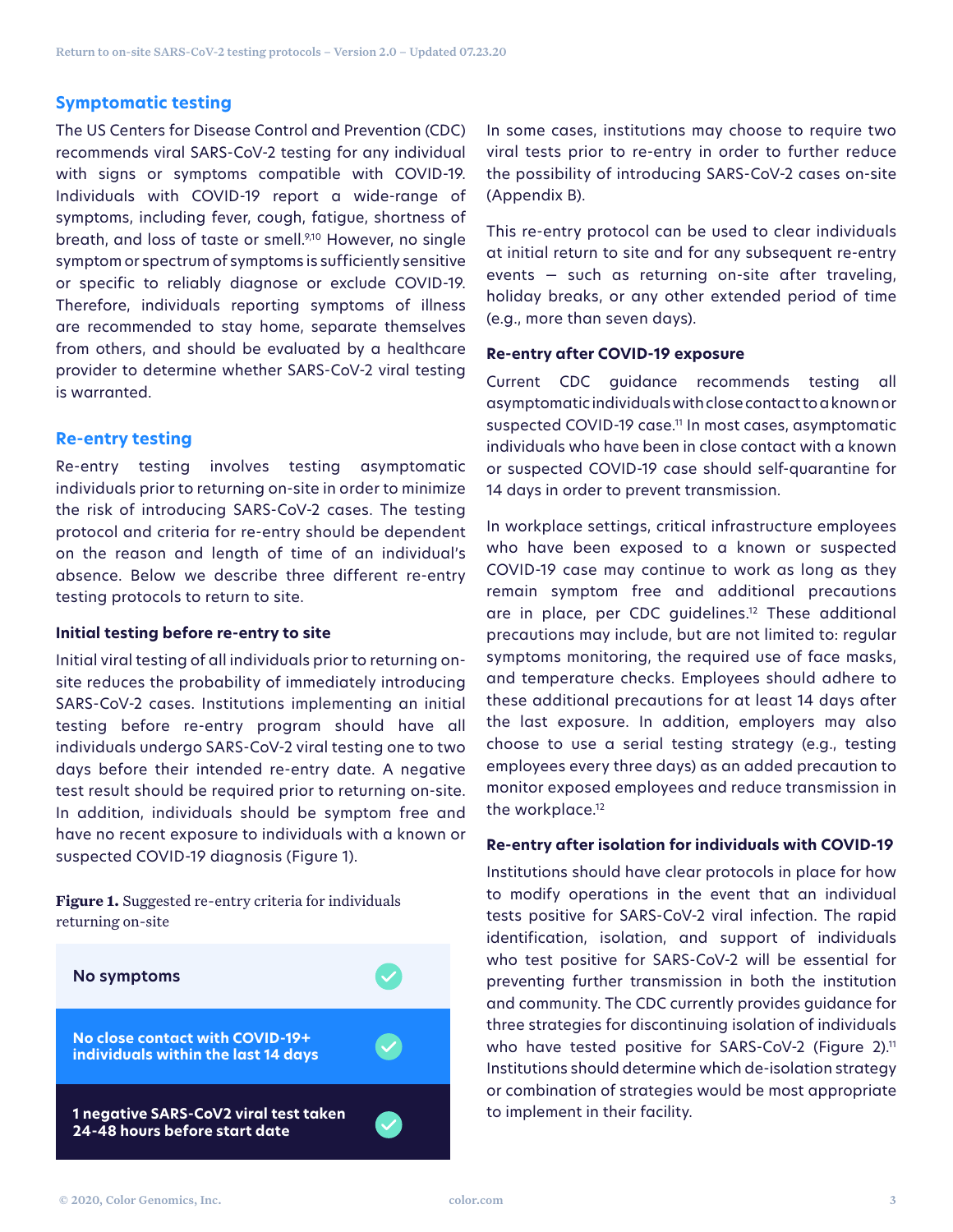#### **Figure 2.** Strategies for discontinuing isolation of individuals with COVID-19

#### **De-isolation strategies for individuals who have not had symptoms**

#### **Test-based strategy:**

• Two consecutive negative SARS-CoV-2 viral tests from at least two respiratory samples collected ≥ 24 hours apart

#### **Symptom-based strategy:**

• At least 10 days since first positive SARS-CoV-2 viral test

• No symptoms

Notes: CDC guidance current as of 07/19/202011

#### **De-isolation strategies for individuals who have had symptoms**

#### **Test-based strategy:**

• Two consecutive negative SARS-CoV-2 viral tests from at least two respiratory samples collected ≥ 24 hours apart

#### **Time-based strategy:**

• At least 10 days since first symptoms appeared • At least 24 hours have passed since resolution of fever (without using fever reducers) and improvement in symptoms

#### **Proactive testing**

Proactive testing is a powerful control measure that can be used to head off the spread of SARS-CoV-2 in workplaces, academic institutions, and other congregate settings.13 Individuals infected with SARS-CoV-2 may not show symptoms because they are asymptomatic carriers or they are in the presymptomatic phase of the infection. The aim of proactive testing is to identify and isolate these individuals, who are infected but not currently showing symptoms, and remove them before other individuals become infected. To date, several health systems have used proactive testing strategies to successfully identify and isolate asymptomatic individuals, preventing further transmission through early containment.<sup>14,15</sup>

For institutions implementing a proactive testing strategy, one of the most important decisions to make is how often to perform testing. To be effective, testing must be frequent enough that new introductions and asymptomatic/presymptomatic cases of SARS-CoV-2 are detected and removed before transmission occurs. Many factors contribute to choosing an appropriate testing cadence, including population size and setting, the types of controls and mitigation measures implemented to reduce transmission, and the prevalence of infection in the community. To demonstrate the utility of proactive testing in high-density settings, we used an extended SEIR epidemiological model (SEIRS+) to evaluate different proactive testing cadences in a workplace setting of 100 and 1,000 people.

#### **SEIRS+ model description**

Mathematical models, such as the SEIR model, are frequently used to model the spread of disease in a population. Standard SEIR models are compartmental models, meaning they track the proportion of the population in different disease states over time. SEIR models include compartments for susceptible (S), exposed (E), infectious (I), and recovered (R) individuals. Over time, individuals within the population move between these compartments at rates determined by the disease parameters. When susceptible (S) individuals become infected, they are not immediately infectious and are placed in the exposed (E) compartment. Once individuals become infectious, they progress to the infectious (I) and, eventually, recovered (R) compartments.

Here we used the SEIRS+ model, developed by Ryan McGee, Carl Bergstrom, and colleagues at the University of Washington, to evaluate proactive testing cadences in the workplace. The SEIRS+ model is an extended SEIR model, which incorporates the effects of stochastic dynamics, network structure, SARS-CoV-2 testing, and additional interventions in the workplace. Further information and code for the SEIRS+ model can be found at https://github.com/ryansmcgee/seirsplus. Using this model, we evaluated the impact of weekly and semiweekly proactive testing as a mitigation strategy, within a large ( $n = 1,000$ ) and small ( $n = 100$ ) workplace.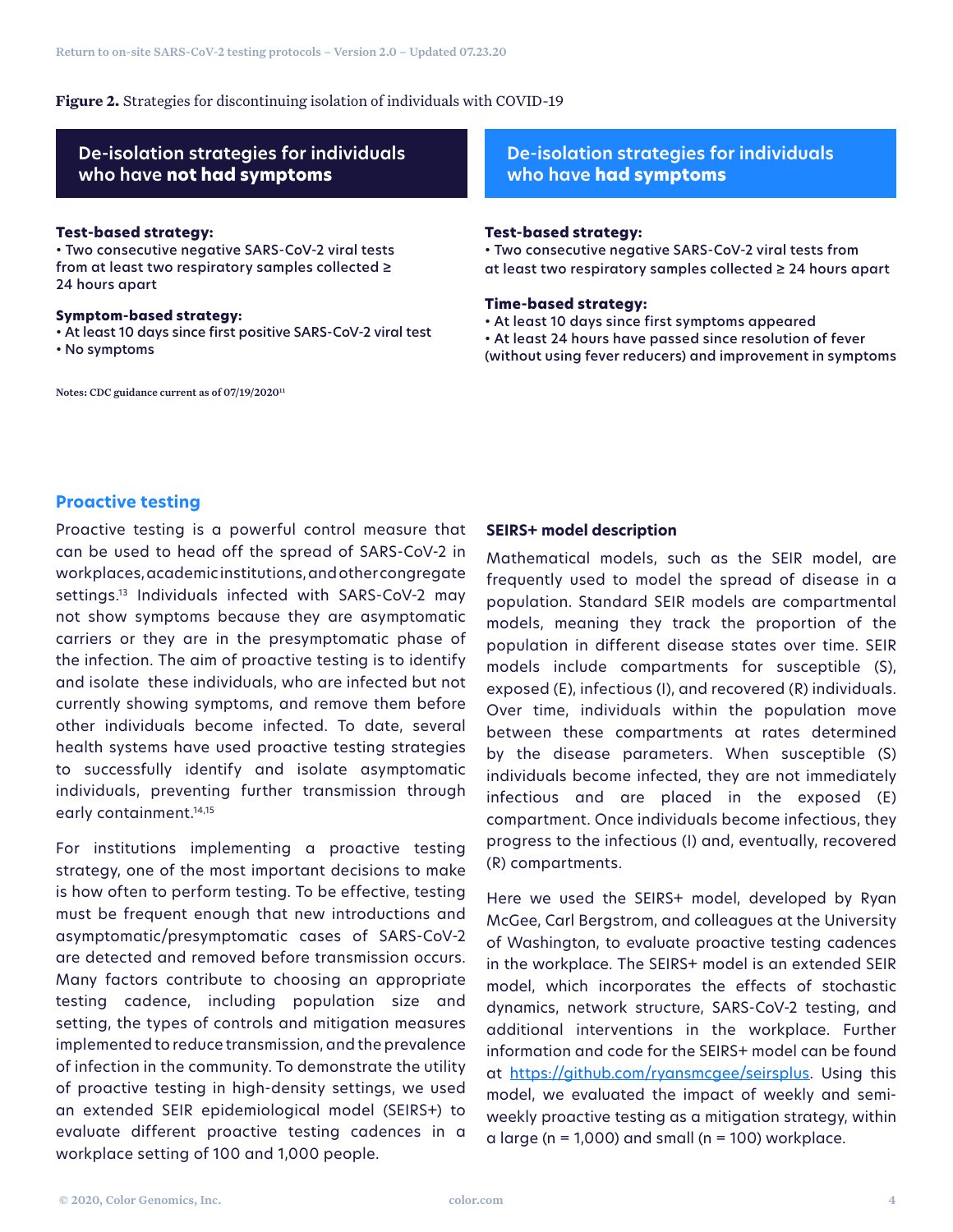#### **Proactive testing strategies evaluated in models**

#### **01 – Semi-weekly proactive testing**

All individuals are tested twice per week, every three to four days.

#### **02 – Weekly proactive testing**

All individuals are tested once per week, every seven days.

#### **03 – No proactive testing**

Individuals with sufficient symptoms quarantine and are evaluated by a healthcare provider.

**Figure 3.** Total percent of a 1000-person workforce infected after a single SARS-CoV-2 case is introduced into the workplace under different testing conditions. The cumulative distribution of results from 1000 simulation runs are shown for each testing strategy.

#### **Proactive Testing Strategy**



#### **Proactive testing for large populations (1,000 employees)**

To evaluate the impact that proactive testing and subsequent quarantine would have on the size and frequency of SARS-CoV-2 outbreaks in an employee population of 1,000 individuals, we modeled three testing strategies using 1) a semi-weekly proactive testing cadence, 2) a weekly proactive testing cadence and 3) no proactive testing. We used a 1-day turn-around time for test results in the model. In each simulation, we modeled the path of an outbreak that would occur given the introduction of a single individual with SARS-CoV-2 into the population. To account for variability of possible outcomes, we ran 1,000 iterations for each testing strategy. We used two metrics to compare the effectiveness of each testing strategy: the total percent of the population infected over the course of an outbreak (Figure 3) as well as the maximum number of employees who would be concurrently infected and removed from work at any given time (Figure 4). We found that the use of proactive testing strategies improved both metrics compared to using no proactive testing.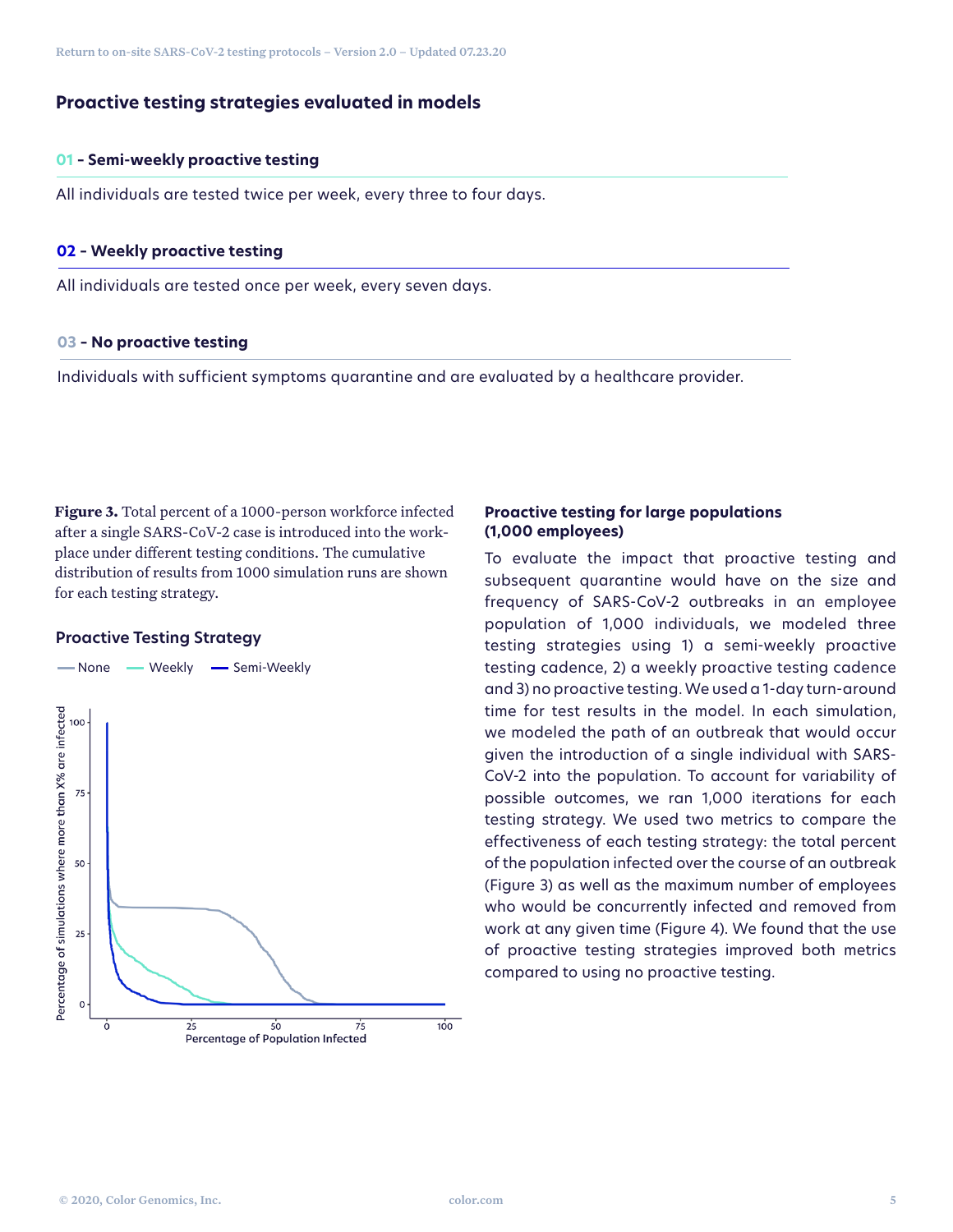**Figure 4.** Distribution of the maximum percent of employees concurrently infected and/or removed by proactive testing strategy  $(n = 1,000)$ 



### **Proactive Testing Strategy**

Simulations using a weekly or semi-weekly proactive testing strategy resulted in a lower total percent of the population infected compared to simulations using no proactive testing strategy (Figure 3). We found that when no proactive testing strategy was used, almost half (44.0%) of all of SARS-CoV-2 introductions resulted in outbreaks where 5.0% or more of employees were concurrently infected and/or removed from the workplace (Figure 4). The addition of weekly proactive testing in this population performed better, with less than a quarter (21.8%) of all introductions leading to 5.0% or more of the workforce being affected concurrently (Figure 4). The use of a semi-weekly proactive testing cadence was most effective in preventing large outbreaks, with only 6.3% of all introductions resulting in outbreaks where 5.0% or more of employees were concurrently infected and/or removed (Figure 4).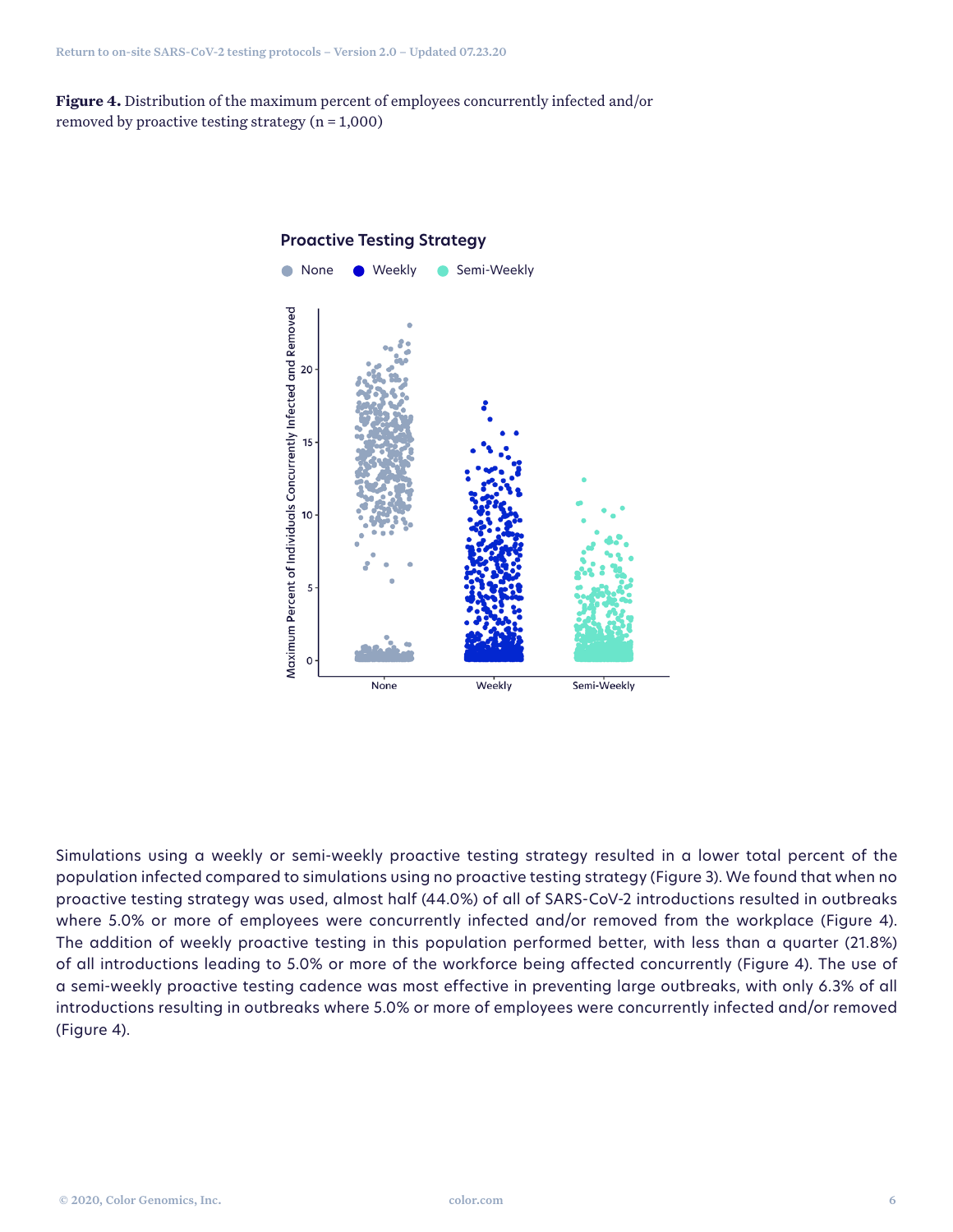**Figure 5.** Total percent of a 100-person workforce infected after a single SARS-CoV-2 case is introduced into the workplace under different testing conditions. The cumulative distribution of results from 1000 simulation runs are shown for each testing strategy.

**Figure 6.** Distribution of the maximum percent of employees concurrently infected and/or removed by proactive testing strategy  $(n = 100)$ 

#### **Proactive Testing Strategy Proactive Testing Strategy** -None - Weekly - Semi-Weekly **None Weekly Semi-Weekly** Maximum Percent of Individuals Concurrently Infected and Removed 50 Percentage of simulations where more than X% are infected 100 40 75 30 50 20 25 10  $\circ$  $\overline{0}$  $2<sub>5</sub>$  $50$  $\overline{75}$  $100$ Weekly Semi-Weekly None Percentage of Population Infected

#### **Proactive testing for small populations (100 employees)**

In small institutions with fewer individuals, introductions of SARS-CoV-2 can easily result in outbreaks that concurrently affect a large proportion of the workforce. Using the same assumptions and three testing protocols as those in the above model, we evaluated the impact of proactive testing in a workplace with a population of 100 employees. Results were similar to those found in the larger population of 1,000 employees, with more frequent proactive testing resulting in a lower total percent of the population infected (Figure 5). When no proactive testing strategy was used in this population, we found that 45.0% of SARS-CoV-2 introductions would lead to 10.0% or more of employees being concurrently infected or removed from the workplace (Figure 6). Using a weekly or semi-weekly testing strategy, outbreaks affecting 10.0% or more of employees resulted from 35.0% and 28.3% of SARS-CoV-2 introductions, respectively (Figure 6).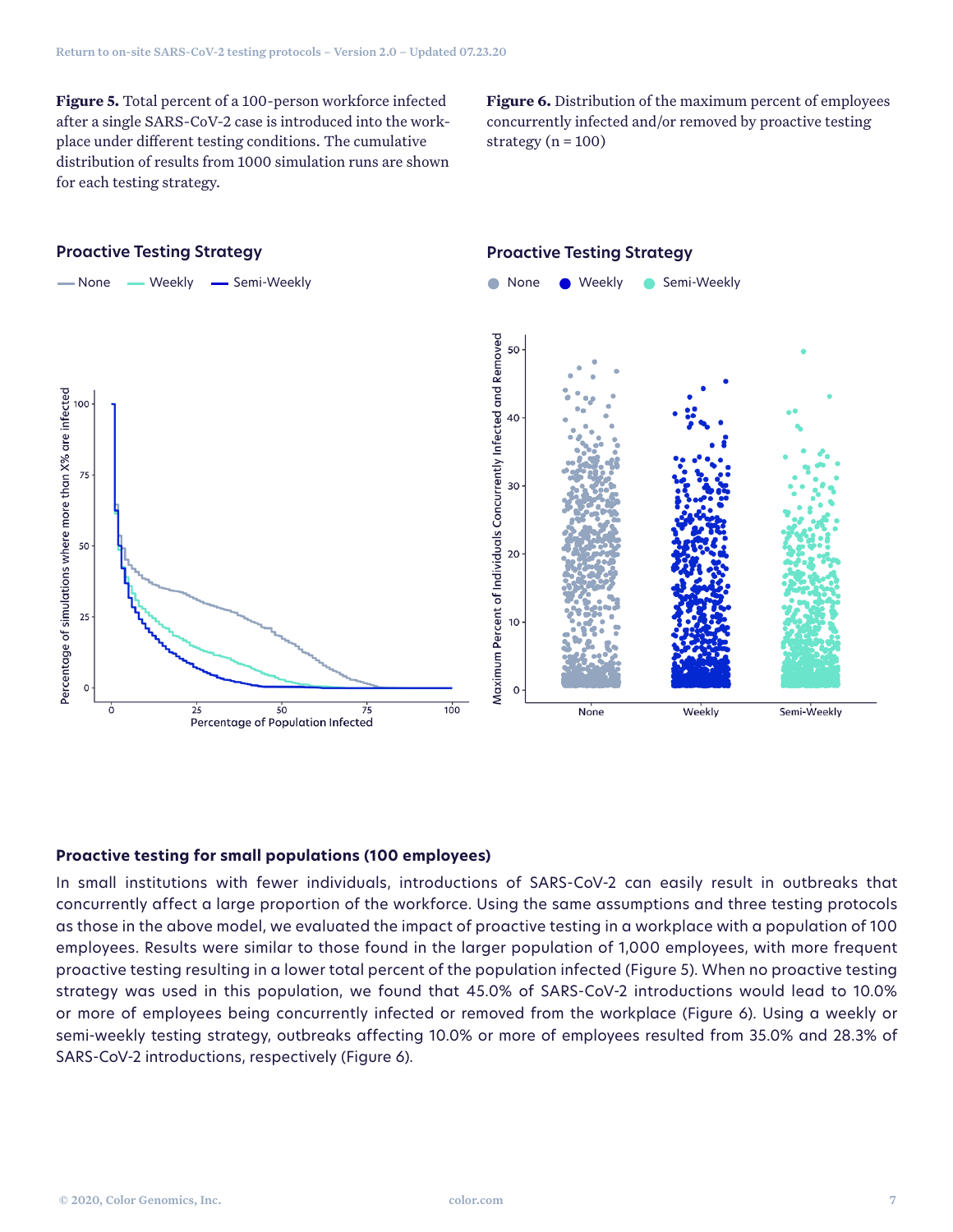**Figure 7.** Impact of turnaround time and proactive testing strategy on the distribution of total infections in an outbreak under different testing strategies ( $n = 1,000$ )



### Testing turnaround time

Test turnaround (TAT) time is defined as the length of time between specimen collection and return of results. For proactive testing, a short test TAT is necessary to effectively mitigate and contain outbreaks. Delays in TAT can lead to increased levels of SARS-CoV-2 infection in the population, as it may not be feasible to preemptively quarantine those without symptoms. Therefore, short test TAT's are essential for identifying and isolating infectious individuals, and in turn, containing outbreaks. To evaluate the importance of test TAT, we modeled different testing cadences and test TAT's, in a population of 1,000 individuals, using the same assumptions as those used in the previous models. For simulations where no proactive testing was used, we assume that individuals with sufficient symptoms will quarantine and be evaluated by a healthcare provider.

Here we simulate the potential outcomes of using no proactive testing strategy, compared to using a proactive testing strategy at a semi-weekly testing cadence, with both a short test TAT (one day) and a long test TAT (five days). When no proactive testing strategy was used, almost half (44.0%) of all introductions resulted in outbreaks affecting 5.0% or more of the population (Figure 7). In comparison, using a proactive testing strategy at a semi-weekly testing cadence with a short test TAT (one day), resulted in only 6.3% of introductions affecting 5.0% or more of all individuals (Figure 7). However, when the test TAT was increased to five days, the benefit of using a more frequent semi-weekly proactive testing cadence was lost. Similar to simulations where no proactive testing strategy was used, semi-weekly testing with a five day test TAT resulted in 41.5% of introductions producing outbreaks that affected 5.0% or more of individuals (Figure 7). These results suggest that longer test TAT's can dramatically reduce the effectiveness of proactive testing strategies, due to delays in identifying and removing infectious individuals.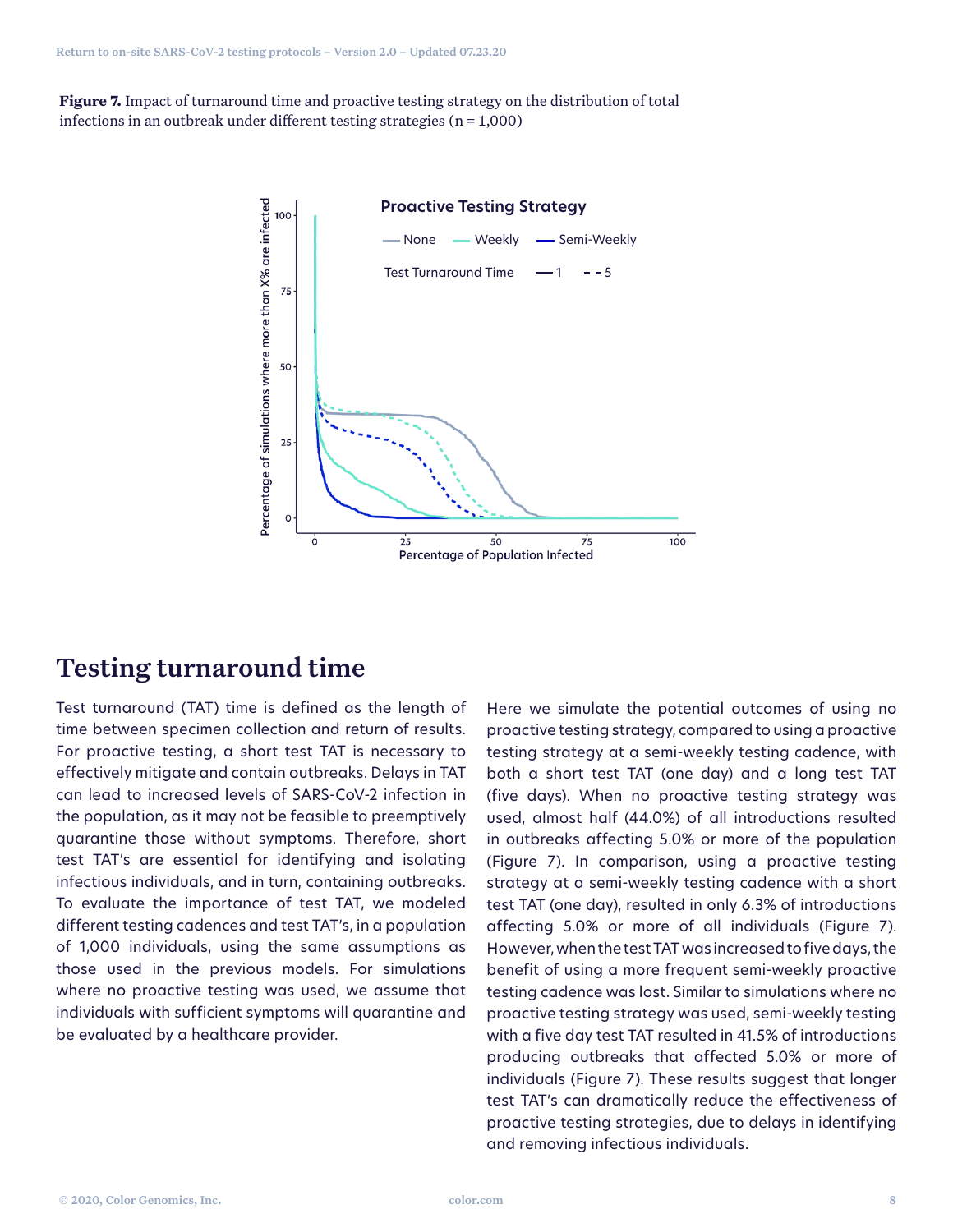# Conclusion

In the absence of a vaccine, frequent introductions of SARS-CoV-2 into an high-density setting and the ensuing outbreaks pose an ongoing threat to both the community's and the individuals' safety. Call centers, meat processing facilities, universities, and other congregate settings, provide favorable environments for SARS-CoV-2 transmission and have been tied to superspreading events around the world. $7,8$  As a result, institutions will need to have clear policies and procedures in place to mitigate the risk of transmission when bringing individuals back on-site. Mitigation strategies, such as administrative and engineering controls, as well as viral testing for symptomatic

individuals and testing for re-entry, can reduce the risk of transmission in these settings. Using the SEIRS+ model, we demonstrate that proactive testing, at a weekly or semi-weekly cadence, is a highly effective strategy for mitigating SARS-CoV-2 transmission in both small and large populations.

Taken together, the use of mitigation strategies and these viral testing protocols in institutional settings, such as workplaces and academic institutions, allows for the rapid detection and containment of SARS-CoV-2 outbreaks, while ensuring continuity of operations and maintaining the health and safety of individuals.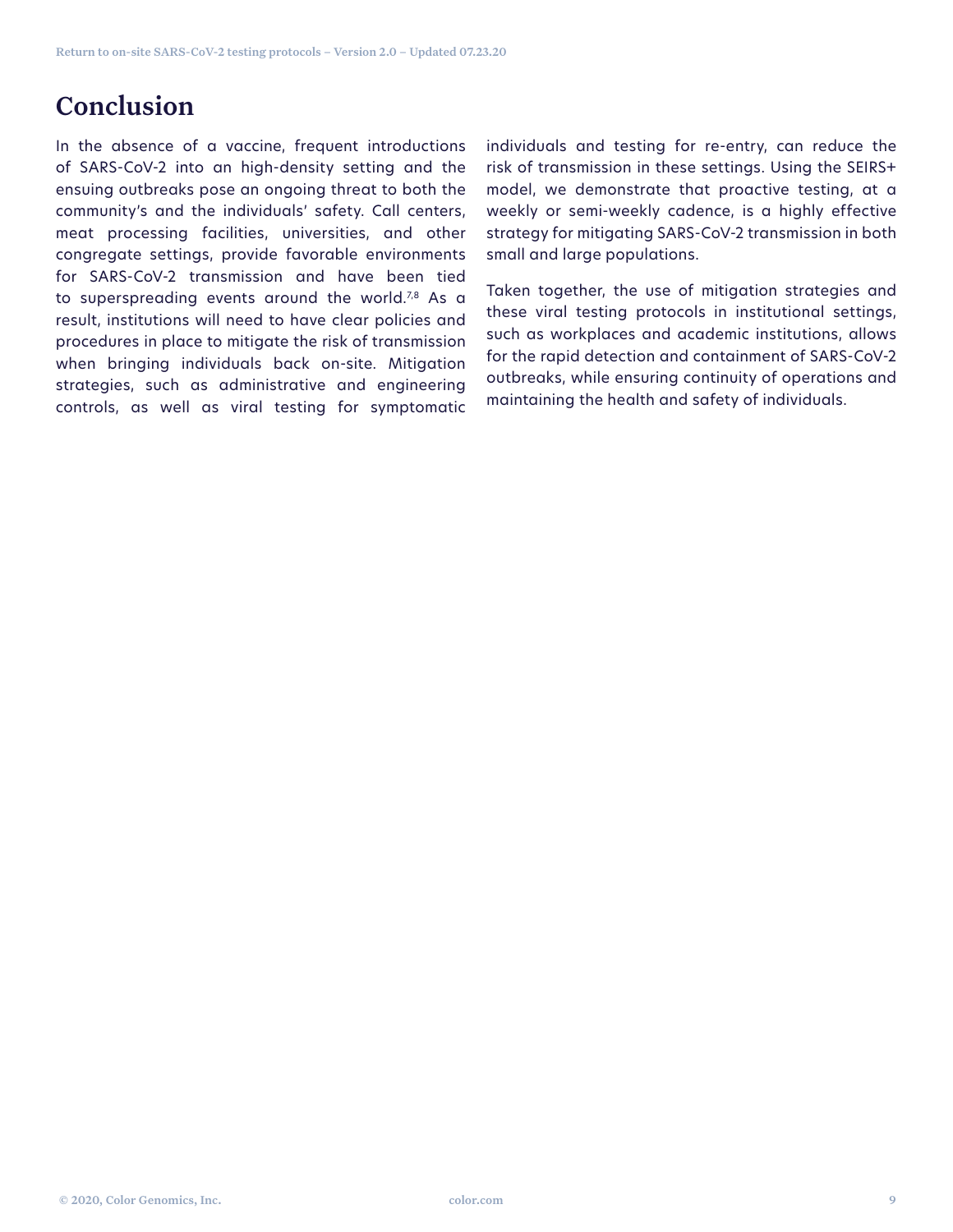# Appendix

#### **A. Antibody testing in the workplace**

Antibody tests, also known as serology tests, detect the presence of antibodies generated in response to SARS-CoV-2 infection. While the detection of SARS-CoV-2 specific antibodies may provide evidence of prior infection, at this time, it is unknown whether these results prove immunity or resistance to re-infection.16 Validation and standardization of antibody tests for the purpose of informing use in the clinic and in public health applications, is still needed. Furthermore, the CDC's Interim Guidelines for Antibody Testing does not recommend the use of antibody testing for making decisions about whether employees return to work.17 Based on these guidelines, the EEOC has determined that, at this time, antibody testing does not meet American Disabilities Act standards and employers cannot require employees to undergo antibody testing prior to entering the workplace.<sup>18</sup>

#### **B. Repeat testing protocol for re-entry**

Some employers may choose to require that employees undergo two SARS-CoV-2 viral tests prior to entering the workplace. The use of repeat testing further reduces the likelihood of introducing SARS-CoV-2 into the workplace. For employers utilizing the repeat testing protocol for reentry, two viral tests should be administered 24 - 48 hours apart and as close to the start date as possible. Both tests should be administered no more than four days before returning to work, and one test must be administered two days before the employees start date. Under this protocol, employees for whom both SARS-CoV-2 tests are negative, as well as no symptoms or exposures are reported, are cleared to re-enter the workplace.

#### **C. Epidemiological Model Parameters**

For this analysis, we used a network model to simulate the infection dynamics of SARS-CoV-2. The code to perform these simulations is open source and can be found at https://github.com/ryansmcgee/seirsplus. For each testing cadence and population size, we performed the simulation 1000 times to observe the realized distributions of outcomes for each SARS-CoV-2 introduction into a population.

The network model allows us to simulate each individual person, their specific connections, and the stochastic nature of an outbreak. While classic SEIR models are deterministic and perform well when applied to large populations, they do not take into account random variability in infection dynamics, which can play a larger role in smaller populations. The network model allows us to simulate individual heterogeneity in infectiousness and recovery time across the population. Full details are available on Github, below is a table of key parameter averages used in the simulation: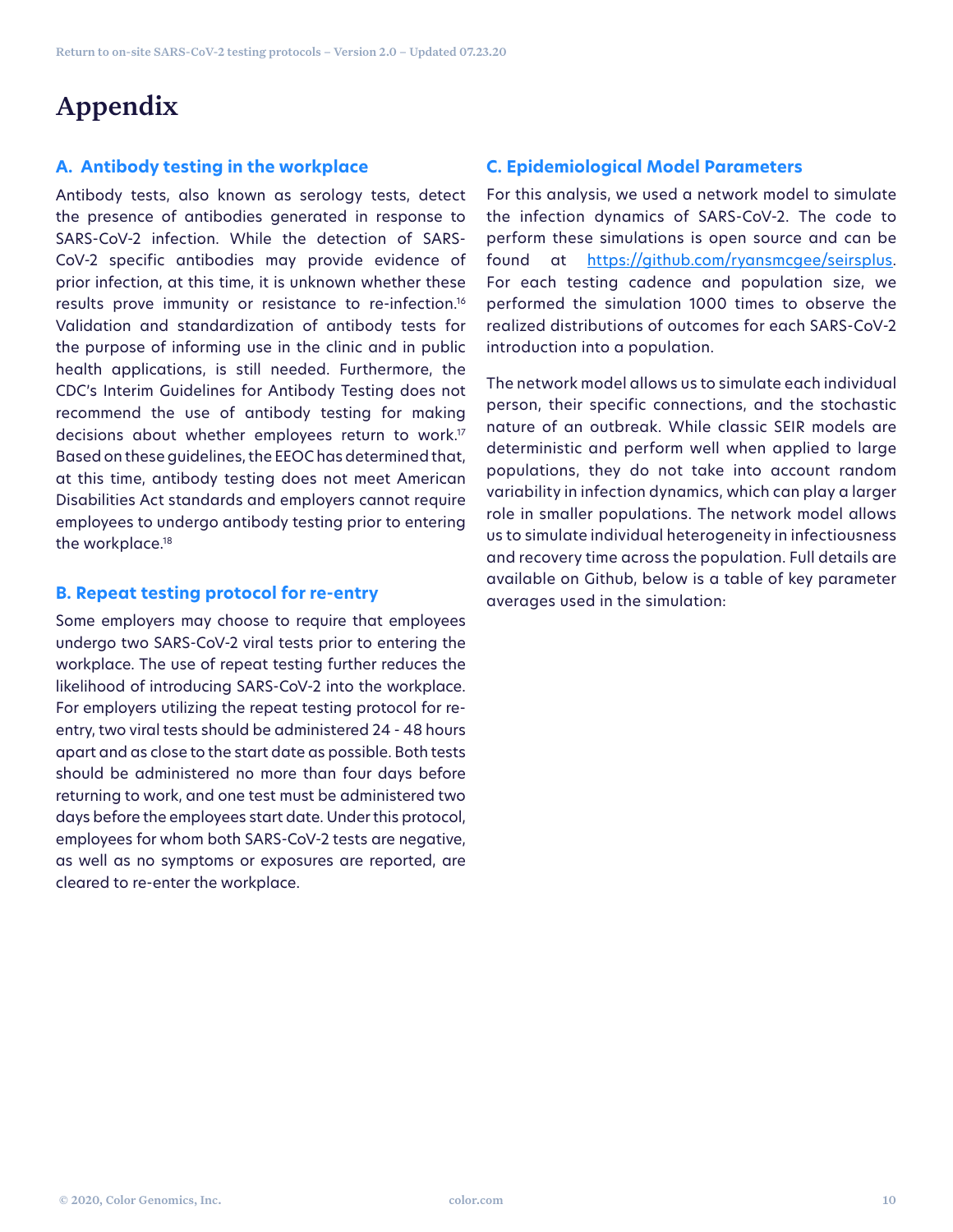#### **Table C.1.** Model parameters and values

| <b>Parameter</b>                                  | <b>Mean Value</b>                                                                                                              | <b>Description</b>                                                                                                                                 |
|---------------------------------------------------|--------------------------------------------------------------------------------------------------------------------------------|----------------------------------------------------------------------------------------------------------------------------------------------------|
| $R_{o}$                                           | 2.0                                                                                                                            | The $R_{0}$ , or reproductive number, is the expected average<br>number of secondary infectious cases produced by a single<br>infectious case.     |
| <b>Latent period</b>                              | 3.0 days                                                                                                                       | The time from exposure to when the individual becomes<br>infectious to others.                                                                     |
| Presymptomatic<br>infectious period               | 2.2 days <sup>19,20</sup>                                                                                                      | The period when an individual infected with SARS-CoV-2<br>is contagious but has not yetdeveloped symptoms.                                         |
| <b>Incubation</b><br>period                       | 5.2 days <sup>19,21-24</sup>                                                                                                   | The total time from exposure to symptom onset $-$ this is the<br>sum of the latent period and presymptomatic period.                               |
| <b>Infectious</b><br>period                       | 6.2 days <sup>20,25-27</sup>                                                                                                   | The time period during which an infected individual is<br>infectious to others. For symptomatic cases, this includes the<br>presymptomatic period. |
| <b>Test</b><br>sensitivity                        | 76% while<br>presymptomatic, 80%<br>during first 5 days of<br>infectious period, and<br>decreasing thereafter <sup>28,29</sup> | Probability that a single test will correctly identify an<br>infectious individual as having SARS-CoV-2.                                           |
| <b>Percent</b><br>asymptomatic                    | 30% 30-33                                                                                                                      | Percentage of individuals infected with SARS-CoV-2 who do<br>not develop symptoms.                                                                 |
| <b>Percent symptomatic</b><br>who self-quarantine | 30%                                                                                                                            | Percentage of symptomatic individuals who develop<br>sufficient symptoms (e.g., fever) that they call in sick and<br>stay home from work.          |
| <b>Test turnaround time</b>                       | 1 day                                                                                                                          | Length of time between testing and isolation for individuals<br>who receive positive results.                                                      |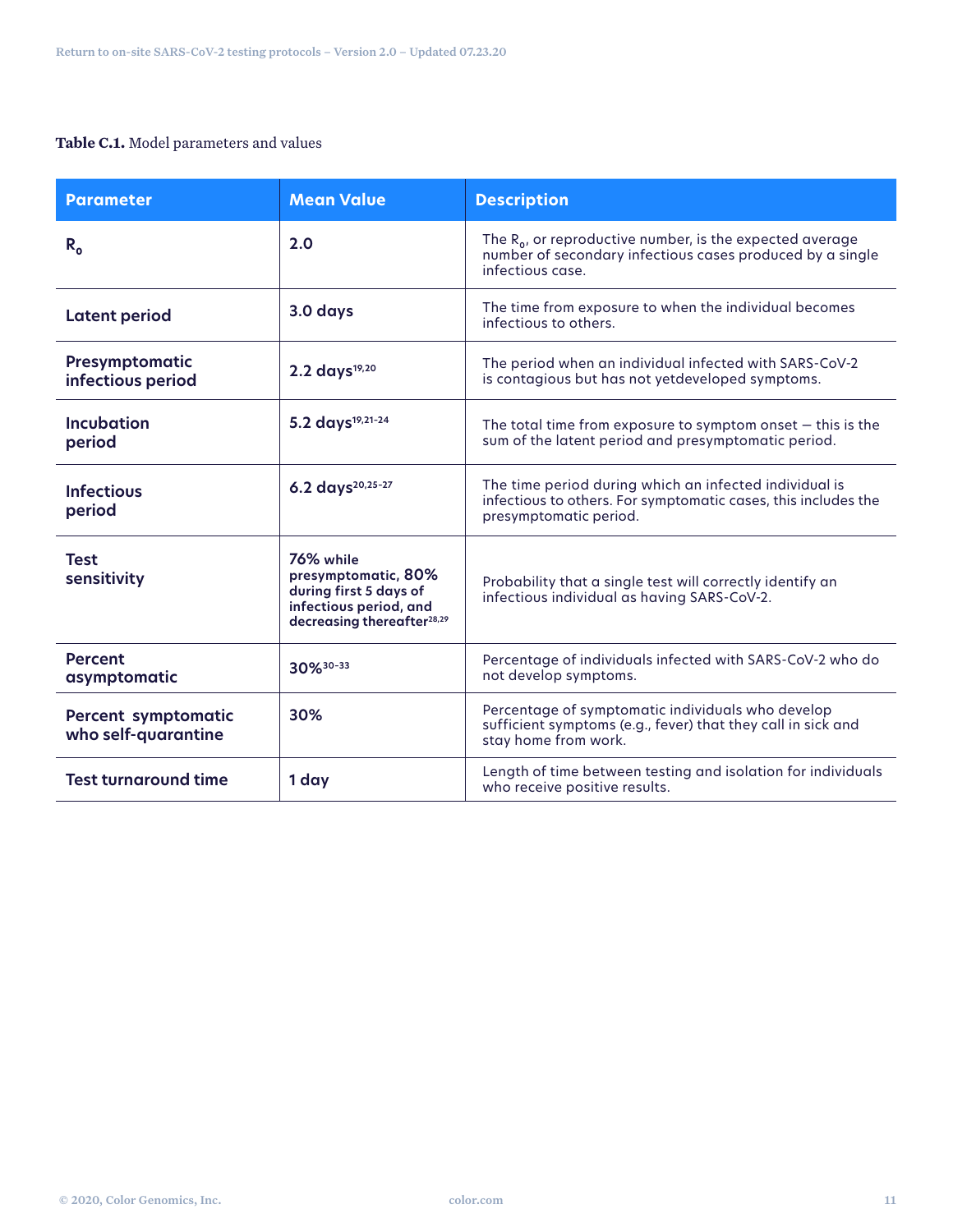# References

1. Organization WH, Others. WHO Director-General's opening remarks at the media briefing on COVID-19-11 March 2020. *Geneva, Switzerland.* 2020. [https://www.who.int/dg/](https://www.who.int/dg/speeches/detail/who-director-general-s-opening-remarks-at-the-media-briefing-on-covid-19---11-march-2020) [speeches/detail/who-director-general-s-opening-remarks](https://www.who.int/dg/speeches/detail/who-director-general-s-opening-remarks-at-the-media-briefing-on-covid-19---11-march-2020)[at-the-media-briefing-on-covid-19---11-march-2020.](https://www.who.int/dg/speeches/detail/who-director-general-s-opening-remarks-at-the-media-briefing-on-covid-19---11-march-2020)

2. Lai C-C, Shih T-P, Ko W-C, Tang H-J, Hsueh P-R. Severe acute respiratory syndrome coronavirus 2 (SARS-CoV-2) and coronavirus disease-2019 (COVID-19): The epidemic and the challenges. *Int J Antimicrob Agents*. 2020;55(3):105924.

3. Arons MM, Hatfield KM, Reddy SC, et al. Presymptomatic SARS-CoV-2 Infections and Transmission in a Skilled Nursing Facility. *N Engl J Med*. April 2020.doi:10.1056/NEJMoa2008457

4. Cheng H-Y, Jian S-W, Liu D-P, et al. Contact Tracing Assessment of COVID-19 Transmission Dynamics in Taiwan and Risk at Different Exposure Periods Before and After Symptom Onset. *JAMA Intern Med*. May 2020. doi:10.1001/ jamainternmed.2020.2020

5. Qian H, Miao T, Liu L, Zheng X, Luo D, Li Y. Indoor transmission of SARS-CoV-2. *Infectious Diseases (except HIV/AIDS)*. April 2020. doi:10.1101/2020.04.04.20053058

6. Prather KA, Wang CC, Schooley RT. Reducing transmission of SARS-CoV-2. *Science*. May 2020. doi:10.1126/science.abc6197

7. Dyal JW, Grant MP, Broadwater K, et al. COVID-19 Among Workers in Meat and Poultry Processing Facilities - 19 States, April 2020. *MMWR Morb Mortal Wkly Rep*. 2020;69(18). doi:10.15585/mmwr.mm6918e3

8. Shin Young Park, Young-Man Kim, Seonju Yi, et al. Coronavirus Disease Outbreak in Call Center, South Korea. *Emerging Infectious Disease journal*. 2020;26(8). doi:10.3201/eid2608.201274

9. Fu L, Wang B, Yuan T, et al. Clinical characteristics of coronavirus disease 2019 (COVID-19) in China: A systematic review and meta-analysis. *J Infect*. 2020;80(6):656-665.

10. CDC. Coronavirus Disease 2019 (COVID-19) – Symptoms. Centers for Disease Control and Prevention. [https://www.cdc.](https://www.cdc.gov/coronavirus/2019-ncov/symptoms-testing/symptoms.html) [gov/coronavirus/2019-ncov/symptoms-testing/symptoms.](https://www.cdc.gov/coronavirus/2019-ncov/symptoms-testing/symptoms.html) [html.](https://www.cdc.gov/coronavirus/2019-ncov/symptoms-testing/symptoms.html) Published June 11, 2020. Accessed June 18, 2020.

11. CDC. Coronavirus Disease 2019 (COVID-19). Centers for Disease Control and Prevention. [https://www.cdc.](https://www.cdc.gov/coronavirus/2019-ncov/hcp/testing-overview.html?CDC_AA_refVal=https%3A%2F%2Fwww.cdc.gov%2Fcoronavirus%2F2019-ncov%2Fhcp%2Fclinical- criteria.html) [gov/coronavirus/2019-ncov/hcp/testing-overview.](https://www.cdc.gov/coronavirus/2019-ncov/hcp/testing-overview.html?CDC_AA_refVal=https%3A%2F%2Fwww.cdc.gov%2Fcoronavirus%2F2019-ncov%2Fhcp%2Fclinical- criteria.html) [html?CDC\\_AA\\_refVal=https%3A%2F%2Fwww.cdc.](https://www.cdc.gov/coronavirus/2019-ncov/hcp/testing-overview.html?CDC_AA_refVal=https%3A%2F%2Fwww.cdc.gov%2Fcoronavirus%2F2019-ncov%2Fhcp%2Fclinical- criteria.html) [gov%2Fcoronavirus%2F2019-ncov%2Fhcp%2Fclinical](https://www.cdc.gov/coronavirus/2019-ncov/hcp/testing-overview.html?CDC_AA_refVal=https%3A%2F%2Fwww.cdc.gov%2Fcoronavirus%2F2019-ncov%2Fhcp%2Fclinical- criteria.html)[criteria.html.](https://www.cdc.gov/coronavirus/2019-ncov/hcp/testing-overview.html?CDC_AA_refVal=https%3A%2F%2Fwww.cdc.gov%2Fcoronavirus%2F2019-ncov%2Fhcp%2Fclinical- criteria.html) Published June 15, 2020. Accessed June 15, 2020.

12. CDC. Communities, Schools, Workplaces, & Events. Centers for Disease Control and Prevention. [https://](https://www.cdc.gov/coronavirus/2019-ncov/community/critical-workers/implementing-safety-practices.html) [www.cdc.gov/coronavirus/2019-ncov/community/](https://www.cdc.gov/coronavirus/2019-ncov/community/critical-workers/implementing-safety-practices.html) [critical-workers/implementing-safety-practices.html](https://www.cdc.gov/coronavirus/2019-ncov/community/critical-workers/implementing-safety-practices.html). Published May 19, 2020. Accessed June 10, 2020.

13. Black JRM, Bailey C, Przewrocka J, Dijkstra KK, Swanton C. COVID-19: the case for health-care worker screening to prevent hospital transmission. *Lancet*. 2020;395(10234): 1418-1420.

14. Rivett L, Sridhar S, Sparkes D, et al. Screening of healthcare workers for SARS-CoV-2 highlights the role of asymptomatic carriage in COVID-19 transmission. *Elife*. 2020;9. doi:10.7554/eLife.58728

15. Sutton D, Fuchs K, D'Alton M, Goffman D. Universal Screening for SARS-CoV-2 in Women Admitted for Delivery. *N Engl J Med*. April 2020. doi:10.1056/NEJMc2009316

16. Kirkcaldy RD, King BA, Brooks JT. COVID-19 and Postinfection Immunity: Limited Evidence, Many Remaining Questions. *JAMA*. May 2020. doi:10.1001/jama.2020.7869

17. CDC. Information for Laboratories about Coronavirus (COVID-19). Centers for Disease Control and Prevention. [https://www.cdc.gov/coronavirus/2019-ncov/lab/resources/](https://www.cdc.gov/coronavirus/2019-ncov/lab/resources/ antibody-tests-guidelines.html) [antibody-tests-guidelines.html](https://www.cdc.gov/coronavirus/2019-ncov/lab/resources/ antibody-tests-guidelines.html). Published June 2, 2020. Accessed June 23, 2020.

18. What You Should Know About COVID-19 and the ADA, the Rehabilitation Act, and Other EEO Laws | U.S. Equal Employment Opportunity Commission. [https://](https://www.eeoc.gov/wysk/what-you-should-know-about-covid-19-and-ada-rehabilitation-act-and-other-eeo-laws) [www.eeoc.gov/wysk/what-you-should-know-about](https://www.eeoc.gov/wysk/what-you-should-know-about-covid-19-and-ada-rehabilitation-act-and-other-eeo-laws)[covid-19-and-ada-rehabilitation-act-and-other-eeo-laws](https://www.eeoc.gov/wysk/what-you-should-know-about-covid-19-and-ada-rehabilitation-act-and-other-eeo-laws). Accessed June 23, 2020.